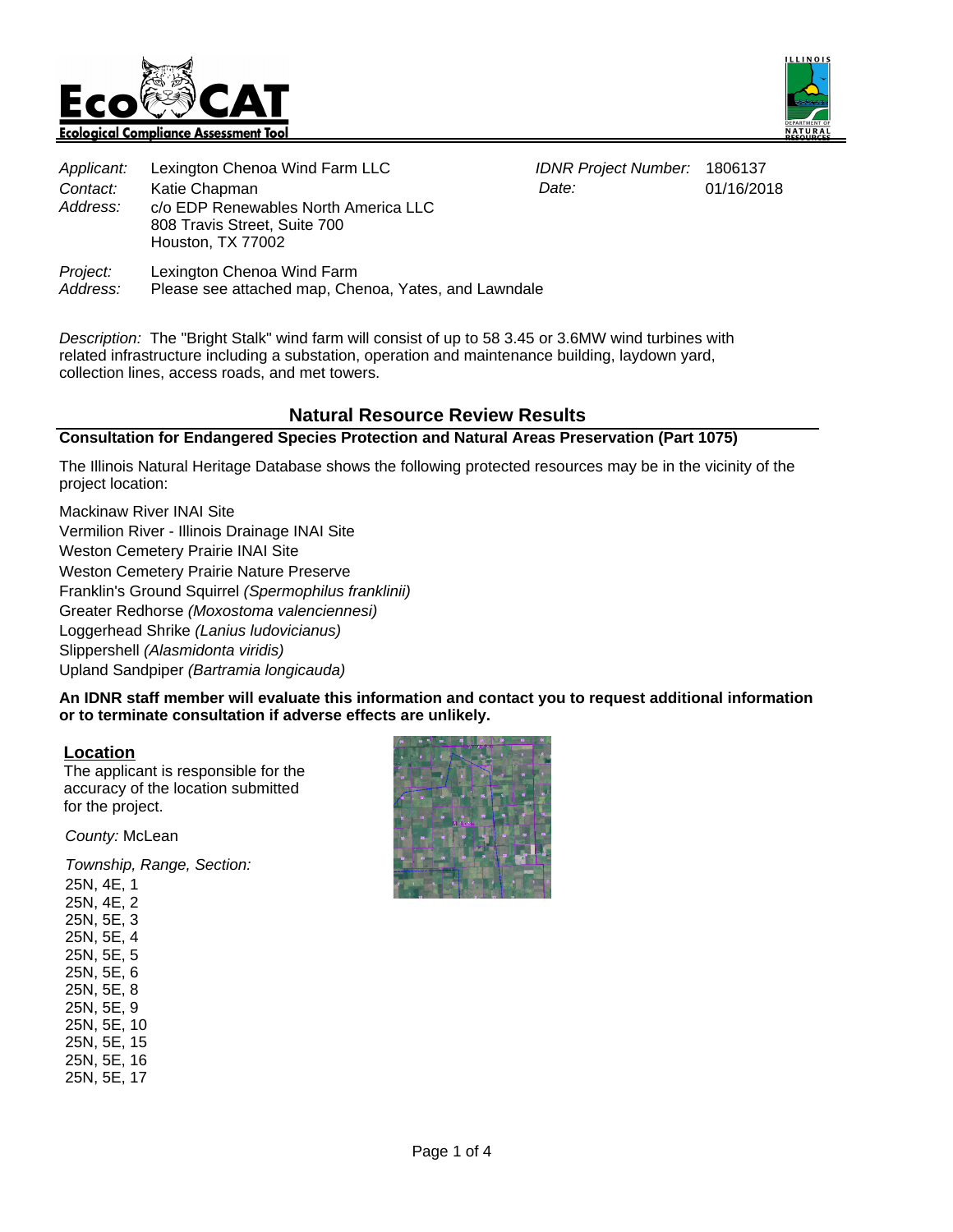| 26N, 4E, 13                                                                                   |                                                         |
|-----------------------------------------------------------------------------------------------|---------------------------------------------------------|
|                                                                                               |                                                         |
|                                                                                               |                                                         |
|                                                                                               |                                                         |
| 26N, 4E, 23<br>26N, 4E, 23<br>26N, 4E, 24<br>26N, 4E, 26<br>26N, 4E, 27                       |                                                         |
|                                                                                               | 27                                                      |
| 26N, 4E,                                                                                      | 35                                                      |
| 26N, 4E,                                                                                      | 36                                                      |
| 26N, 5E, 3                                                                                    |                                                         |
| 26N, 5E, 4                                                                                    |                                                         |
| 26N, 5E,                                                                                      | $\sqrt{5}$                                              |
| 26N, 5E, 8                                                                                    |                                                         |
|                                                                                               |                                                         |
| 26N, 5E, 9<br>26N, 5E, 10<br>26N, 5E, 15                                                      |                                                         |
|                                                                                               |                                                         |
|                                                                                               |                                                         |
|                                                                                               |                                                         |
| 26N,<br>26N, 5E, 1<br>26N, 5E, 17<br>26N, 5E, 18<br>26N, 5E, 19<br>^6N, 5E, 20<br>^6N, 5E, 20 |                                                         |
|                                                                                               |                                                         |
|                                                                                               |                                                         |
|                                                                                               |                                                         |
| 26N, 5E,                                                                                      | 22                                                      |
| 26N, 5E, 23                                                                                   |                                                         |
| 26N, 5E, 26                                                                                   |                                                         |
| 26N, 5E,                                                                                      | 27                                                      |
| 2014, 5E, 28<br>26N, 5E, 28<br>26N, 5E, 29                                                    |                                                         |
|                                                                                               |                                                         |
|                                                                                               |                                                         |
| 26N, 5E, 30<br>26N, 5E, 31                                                                    |                                                         |
|                                                                                               | یں, 5E, 32<br>26N, 5E, 33<br>26N, 5E, 34<br>26N, 5E, 35 |
|                                                                                               |                                                         |
| 26N, 5E, 34                                                                                   |                                                         |
|                                                                                               |                                                         |

#### **IL Department of Natural Resources Contact**

Keith Shank 217-785-5500 Division of Ecosystems & Environment

#### **Government Jurisdiction**

McLean County Department of Building and Zoning Mr. Phillip Dick, AICP, Director 115 East Washington Street, Room M102 Bloomington, Illinois 61702 -2400

# **Disclaimer**

The Illinois Natural Heritage Database cannot provide a conclusive statement on the presence, absence, or condition of natural resources in Illinois. This review reflects the information existing in the Database at the time of this inquiry, and should not be regarded as a final statement on the site being considered, nor should it be a substitute for detailed site surveys or field surveys required for environmental assessments. If additional protected resources are encountered during the project's implementation, compliance with applicable statutes and regulations is required.

# **Terms of Use**

By using this website, you acknowledge that you have read and agree to these terms. These terms may be revised by IDNR as necessary. If you continue to use the EcoCAT application after we post changes to these terms, it will mean that you accept such changes. If at any time you do not accept the Terms of Use, you may not continue to use the website.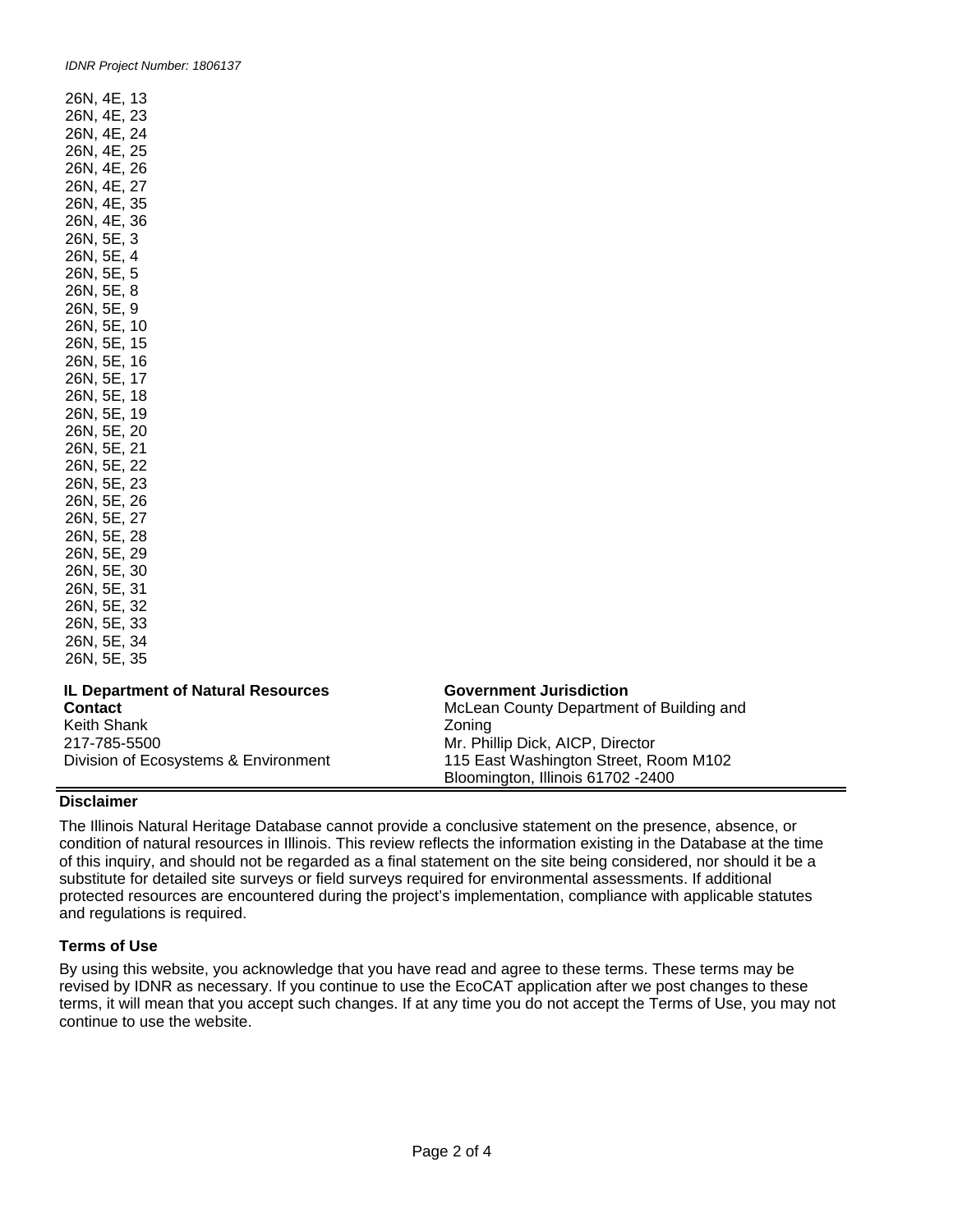#### IDNR Project Number: 1806137

1. The IDNR EcoCAT website was developed so that units of local government, state agencies and the public could request information or begin natural resource consultations on-line for the Illinois Endangered Species Protection Act, Illinois Natural Areas Preservation Act, and Illinois Interagency Wetland Policy Act. EcoCAT uses databases, Geographic Information System mapping, and a set of programmed decision rules to determine if proposed actions are in the vicinity of protected natural resources. By indicating your agreement to the Terms of Use for this application, you warrant that you will not use this web site for any other purpose.

2. Unauthorized attempts to upload, download, or change information on this website are strictly prohibited and may be punishable under the Computer Fraud and Abuse Act of 1986 and/or the National Information Infrastructure Protection Act.

3. IDNR reserves the right to enhance, modify, alter, or suspend the website at any time without notice, or to terminate or restrict access.

#### **Security**

EcoCAT operates on a state of Illinois computer system. We may use software to monitor traffic and to identify unauthorized attempts to upload, download, or change information, to cause harm or otherwise to damage this site. Unauthorized attempts to upload, download, or change information on this server is strictly prohibited by law.

Unauthorized use, tampering with or modification of this system, including supporting hardware or software, may subject the violator to criminal and civil penalties. In the event of unauthorized intrusion, all relevant information regarding possible violation of law may be provided to law enforcement officials.

#### **Privacy**

EcoCAT generates a public record subject to disclosure under the Freedom of Information Act. Otherwise, IDNR uses the information submitted to EcoCAT solely for internal tracking purposes.